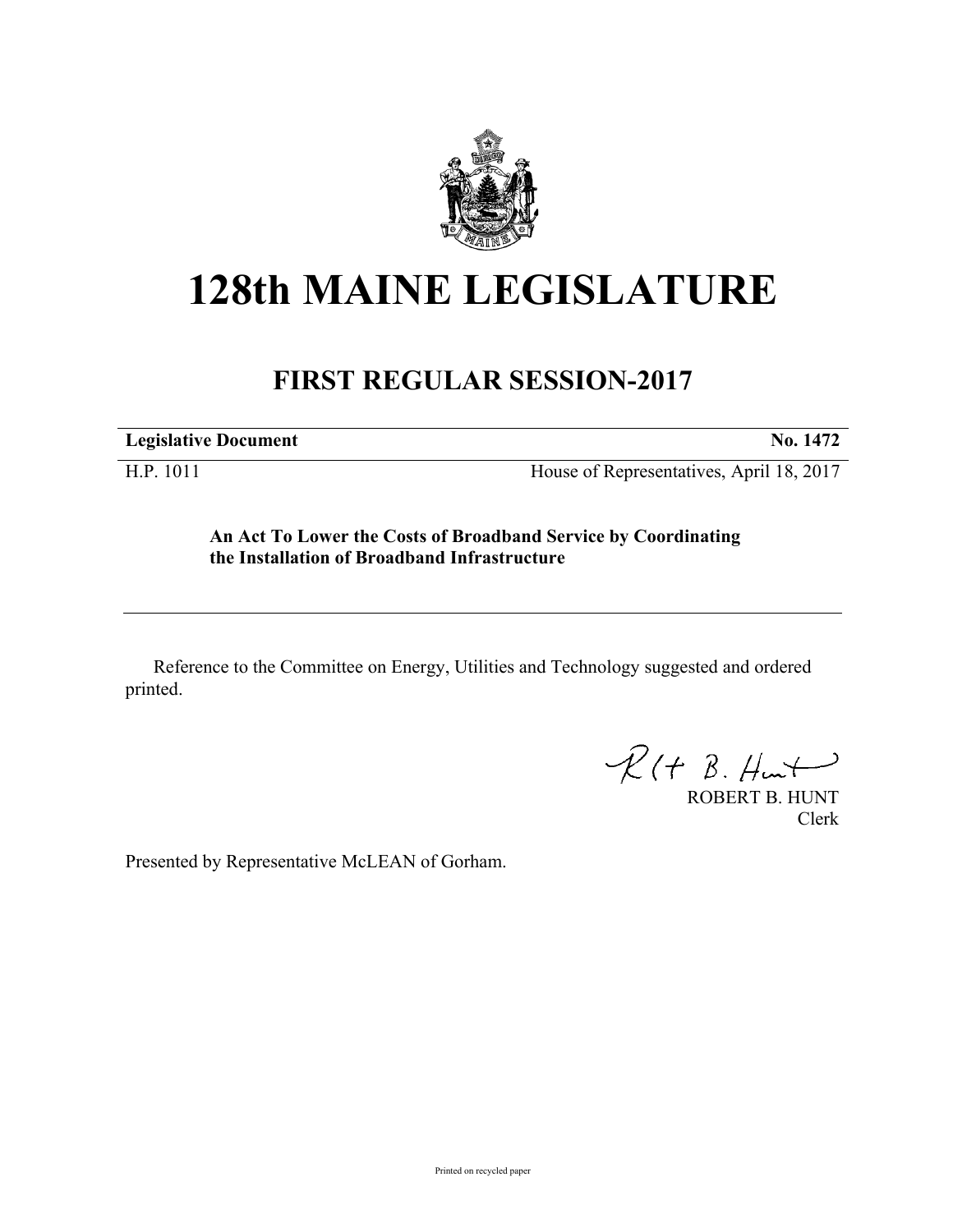| 1              | Be it enacted by the People of the State of Maine as follows:                                                                              |
|----------------|--------------------------------------------------------------------------------------------------------------------------------------------|
| $\overline{2}$ | Sec. 1. 35-A MRSA §9204-A, sub-§9 is enacted to read:                                                                                      |
| 3              | <b>9. Broadband infrastructure coordination.</b> The authority shall carry out the duties                                                  |
| $\overline{4}$ | under section 9219, subsections 4 and 5.                                                                                                   |
| 5              | Sec. 2. 35-A MRSA §9219 is enacted to read:                                                                                                |
| 6              | §9219. Broadband infrastructure coordination                                                                                               |
| 7              | 1. Definitions. As used in this section, unless the context indicates otherwise, the                                                       |
| 8              | following terms have the following meanings.                                                                                               |
| 9              | A. "Broadband conduit" means a conduit or pipe containing microduct or innerduct                                                           |
| 10             | for fiber-optic or other cables that support broadband and wireless facilities for                                                         |
| 11             | broadband service.                                                                                                                         |
| 12             | B. "Broadband service" means a service that provides access to the Internet,                                                               |
| 13             | computer processing, information storage or protocol conversion at a rate of at least                                                      |
| 14             | 10 megabits per second in both the upstream and downstream directions, as                                                                  |
| 15             | established by the Federal Communications Commission.                                                                                      |
| 16             | C. "Cost-based rate" means a lease rate that consists only of direct costs and actual                                                      |
| 17             | associated indirect costs of obtaining and maintaining the broadband conduit and any                                                       |
| 18             | associated right-of-way, with these costs equitably allocated among users of the                                                           |
| 19             | broadband conduit and associated right-of-way.                                                                                             |
| 20             | D. "Covered construction project" means a project that receives state, local or federal                                                    |
| 21             | funding and is a project to:                                                                                                               |
| 22             | (1) Construct new or replace existing water or sewer lines in the right-of-way of                                                          |
| 23             | a highway or public road;                                                                                                                  |
| 24             | (2) Construct a new highway or public road; or                                                                                             |
| 25             | (3) Construct or relocate an additional lane or shoulder for an existing highway                                                           |
| 26             | or public road.                                                                                                                            |
| 27             | E. "Eligible telecommunications carrier" has the meaning provided by the                                                                   |
| 28             | commission by rule.                                                                                                                        |
| 29             | "Innerduct" means a structure placed within a conduit to facilitate placement of                                                           |
| 30             | multiple cables in a single conduit.                                                                                                       |
| 31             | G. "Microduct" means a small innerduct.                                                                                                    |
| 32<br>33       | "Provider" means an entity that provides for the sale or resale of wholesale or<br>Н.<br>retail broadband services in this State and that: |
| 34             | (1) Is an eligible telecommunications carrier;                                                                                             |
| 35             | (2) Meets Federal Communications Commission guidelines; or                                                                                 |